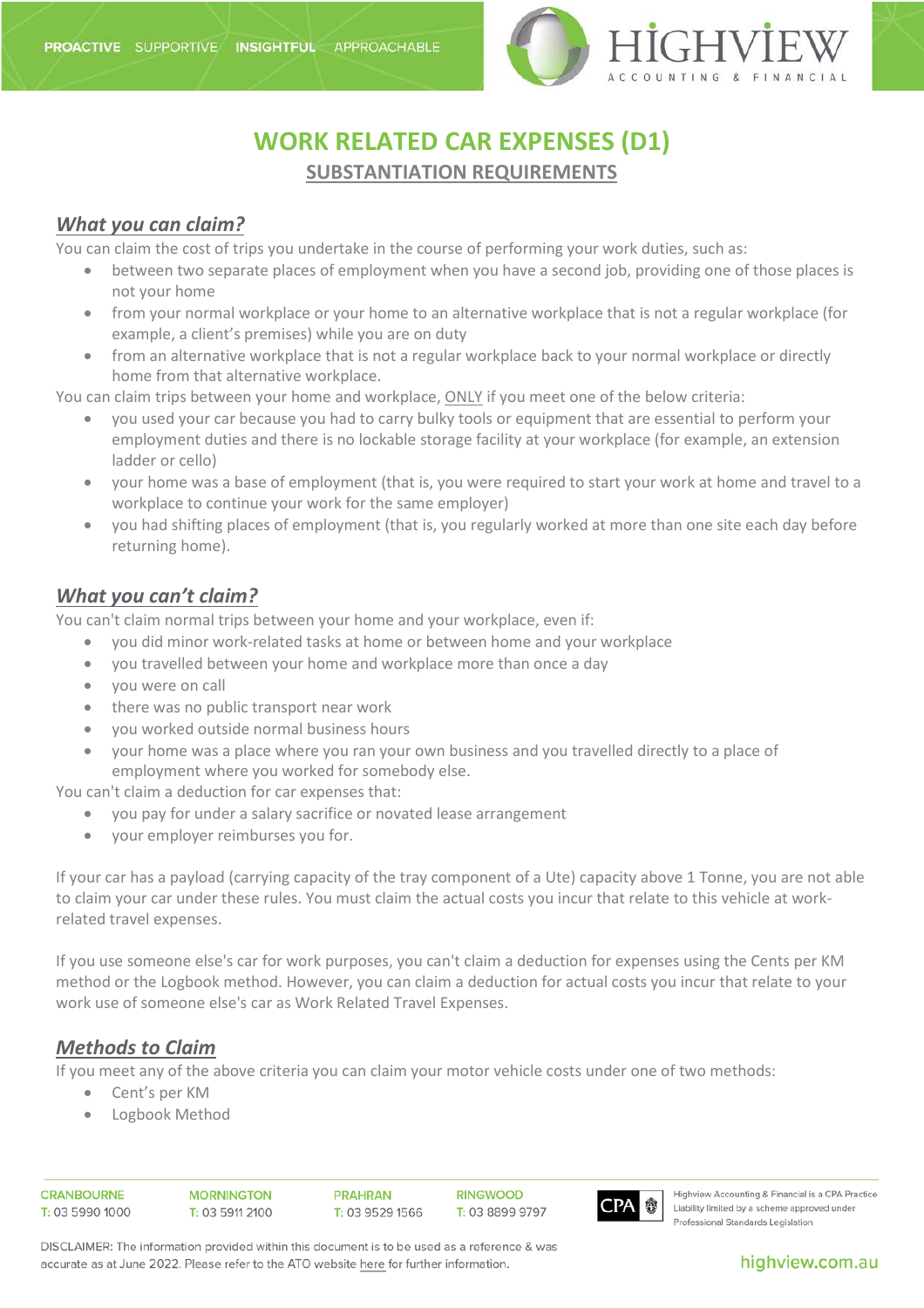

## *CENTS PER KM*

### *How does it work?*

- Your claim is based on a set rate for each business kilometre.
- You can claim a maximum of 5,000 business kilometres per car per year.
- The rate is 72 cents per business kilometre.
- You don't need written evidence, but you need to be able to show how you worked out your business kilometres.

|  | SUBSTANTIATION REQUIREMENTS (What do you need to prove your claim)                                                                                |
|--|---------------------------------------------------------------------------------------------------------------------------------------------------|
|  | Letter from employer outlining the below points:                                                                                                  |
|  | - Requirement to travel in own vehicle (give examples).                                                                                           |
|  | Diary or breakdown of travel throughout the year that proves the amount of work-related KMs claimed.                                              |
|  | Copies of the car registration certificate or papers for the income year you are claiming car expenses to prove<br>it is registered in your name. |

**CRANBOURNE** T: 03 5990 1000 **MORNINGTON** T: 03 5911 2100 **PRAHRAN** T: 03 9529 1566 **RINGWOOD** T: 03 8899 9797



Highview Accounting & Financial is a CPA Practice Liability limited by a scheme approved under Professional Standards Legislation

DISCLAIMER: The information provided within this document is to be used as a reference & was accurate as at June 2022. Please refer to the ATO website here for further information.